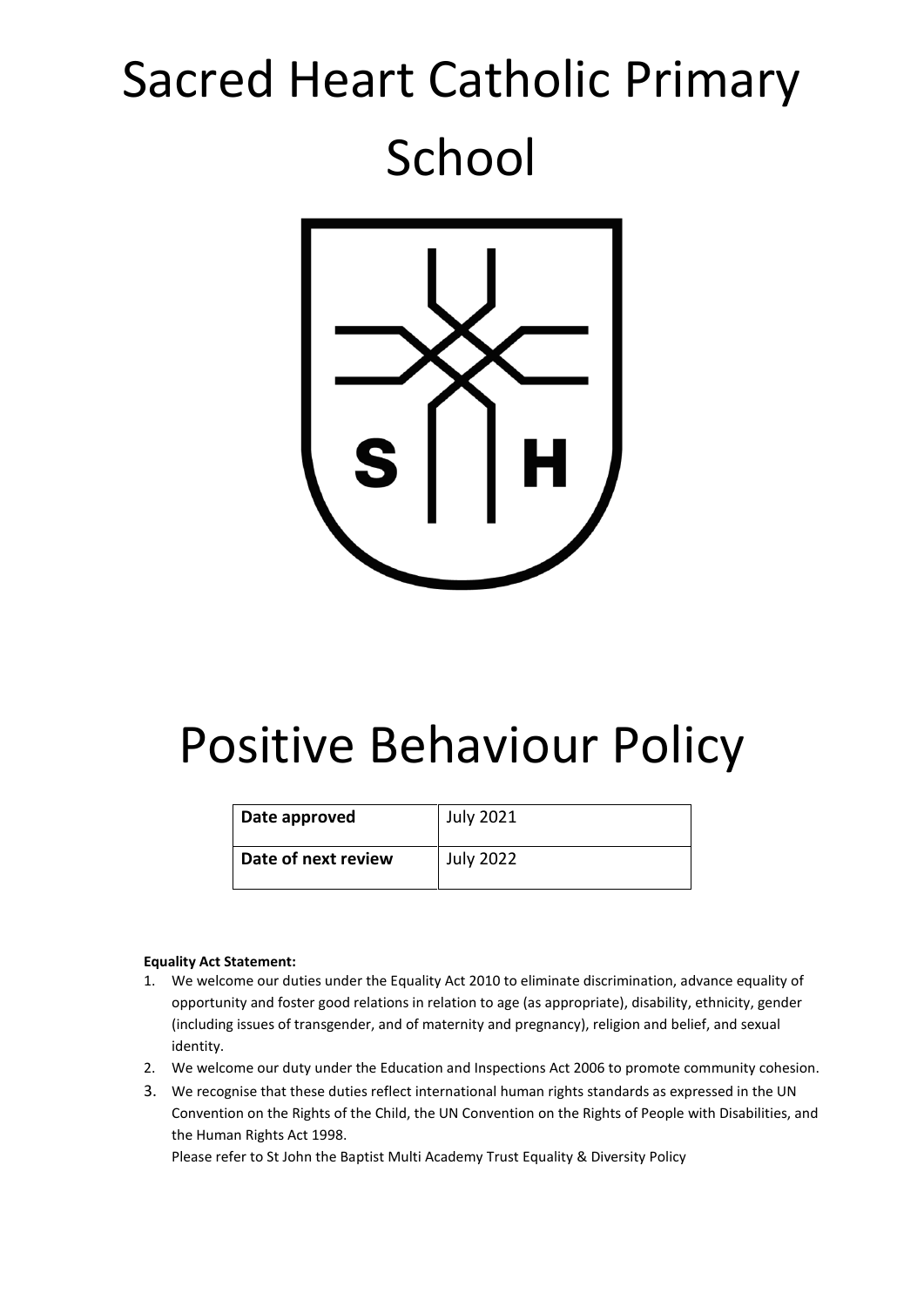# **1. Aims and expectations of this policy**

- a) We aim to develop and nurture a positive self-image for each individual. At Sacred Heart Catholic Primary School, we believe that each child is a gift from God, made in His image and likeness and therefore entitled to be valued and respected as a unique individual.
- b) It is a key aim of our school that every member of the school community feels valued and respected, and that each person is treated fairly and well. Our school behaviour policy is designed to promote positive behaviour and encourage consistency in dealing with poor behaviour.
- c) Our priority is to promote positive relationships between all members of our school community, so that staff and pupils can work together effectively.
- d) The school expects every member of the school community to behave in a considerate way towards others. Specific expectations will be discussed and agreed with the children and staff at the beginning of each school year.
- e) This policy aims to help children to grow in a safe and secure environment, and to become positive, responsible and increasingly independent members of the school community.
- f) The school will promote and reward self-discipline, respect and care for all members of the school community, and good behaviour: while developing an ethos of kindness and co-operation.

# **2. Rewards and Incentives**

- a) We believe it is important to have reward systems that recognise all forms of academic as well as social success. The school acknowledges all the efforts and achievements of children both in and out of school. These successes will be regularly shared with children and parents. Each class will choose a 'Star of the Week' weekly. These will be acknowledged in a weekly Celebration Assembly and with a certificate that will be taken home. The details will also be uploaded weekly on the school website.
- b) We use 'Class Golden Time' as an incentive for children to demonstrate and reinforce positive behaviours and attitudes. This is awarded in increments of fifteen-minute time periods (45 minutes in total). There is a visual chart displayed in each classroom that only adults have access to. Golden time 'points' can be awarded for the following:
	- **•** Forgiveness
	- Perseverance
	- Acts of kindness
	- Excellent work
	- Sharing
	- Homework
	- Cheerful attitude
	- Effort
	- Dealing with a problem patiently, etc.
	- Use of good manners/ politeness
	- **•** Teamwork
- c) House points will be awarded to children also seen to be displaying the above qualities and attitudes. The children will be awarded certificates from the head teacher and house points will be totalled to form a winning house each term. The winning house will then receive a treat.
- d) Individual teachers may also have additional reward systems in place in their classroom.

# **3. Sanctions**

- a) The school employs a number of sanctions to support the school behaviour expectations, as well as to ensure a safe and positive learning environment. We apply each sanction appropriately to each individual situation. This could include partial removal of 'Golden time' in minute intervals. However, this could potentially be earned back through demonstrating the positive attitudes and behaviours as detailed above.
- b) The class teacher discusses school and classroom expectations with their class. In addition, each class also has its own classroom charter, which is agreed by the children and displayed on the wall of the classroom. In this way, every child in the school knows the standard of behaviour that is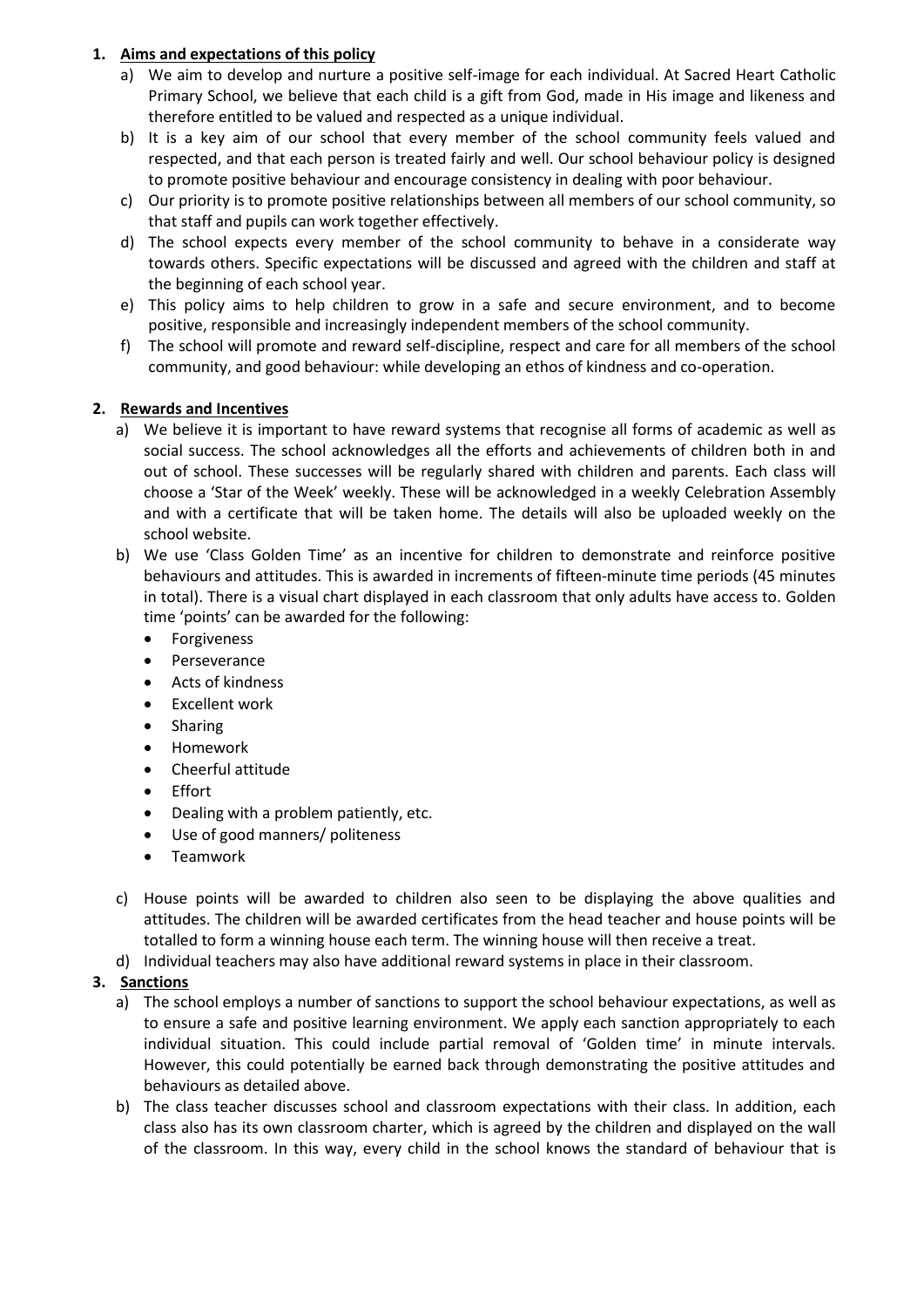expected. Where appropriate, if there are incidents of anti-social behaviour, the class teacher discusses these with the whole class.

- c) It is important that children know what will happen to them if they choose to misbehave and that the consequences are applied consistently and fairly by **all adults across the school.**
- d) Children will be taught to take responsibility for their own behaviour through discussions and lessons.
- e) Consistent behaviour issues will be discussed with parents and referred to the Senior Leadership Team.
- f) A serious incident should be directly referred to the Headteacher and parents will be contacted that day.
- g) Lunchtime staff will follow the school behaviour procedures and will seek support/ advice from SLT where necessary.
- h) See Annex 1 for procedures for dealing with inappropriate behaviour.
- i) See Annex 3 for behavioural expectations, strategies and sanctions for EYFS

# **4. Exclusion**

- a) If a pupil's behaviour is considered to be disruptive or violent, in spite of the application of all the appropriate measures/strategies and undermines the quality of teaching and learning for other pupils or puts them at harm, then procedures for the exclusion of the pupil will commence. In dealing with incidents resulting in exclusion of a pupil, the Head Teacher and Governing Body will follow the Guidelines for Exclusion by Peterborough Local Authority.
- b) Fixed term exclusions will be used if the incident, in the opinion of the Headteacher or in his absence, a member of SLT, is very serious. Examples include - physical violence towards pupils or staff.
- c) Fixed term exclusions will also be used if a child's behaviour shows no improvement after all available options to the school have been used and procedures followed.
- d) The ultimate sanction is to permanently exclude a child from school. This can only be carried out by the Headteacher.

# **5. Bullying and Racism**

- a) We will not tolerate bullying or racism of any kind.
- b) If we discover that an act of bullying, racism or intimidation has taken place, we act immediately to prevent any further occurrences of such behaviour.
- c) Any reports of bullying will be dealt with by Key Stage Leaders or the Headteacher.
- d) Bullying is:
	- Deliberately hurtful behaviour
	- Repeated over a period of time

# **6. Physical Intervention**

a) Staff only intervene physically to prevent injury to a child, or if a child is in danger of hurting themselves. The actions that we take are in line with government guidelines on the restraint of children. *Please see the Physical Intervention Guidance for more information.*

# **7. The role of parents/carers**

- a) We expect parents to support their child's learning and co-operate with the school as set out in the home-school agreement. We try to build a supportive dialogue between the home and school. We inform parents, in accordance with procedures outlined above, if we have concerns about their child's welfare or behaviour.
- b) The school aims to collaborate actively with parents and carers, so that children receive consistent messages about how to behave at home and at school.
- c) We encourage parents to initiate contact with the school if they have any concerns.
- d) If the school has had to use reasonable sanctions to punish a child, we expect parents to support the actions of the school.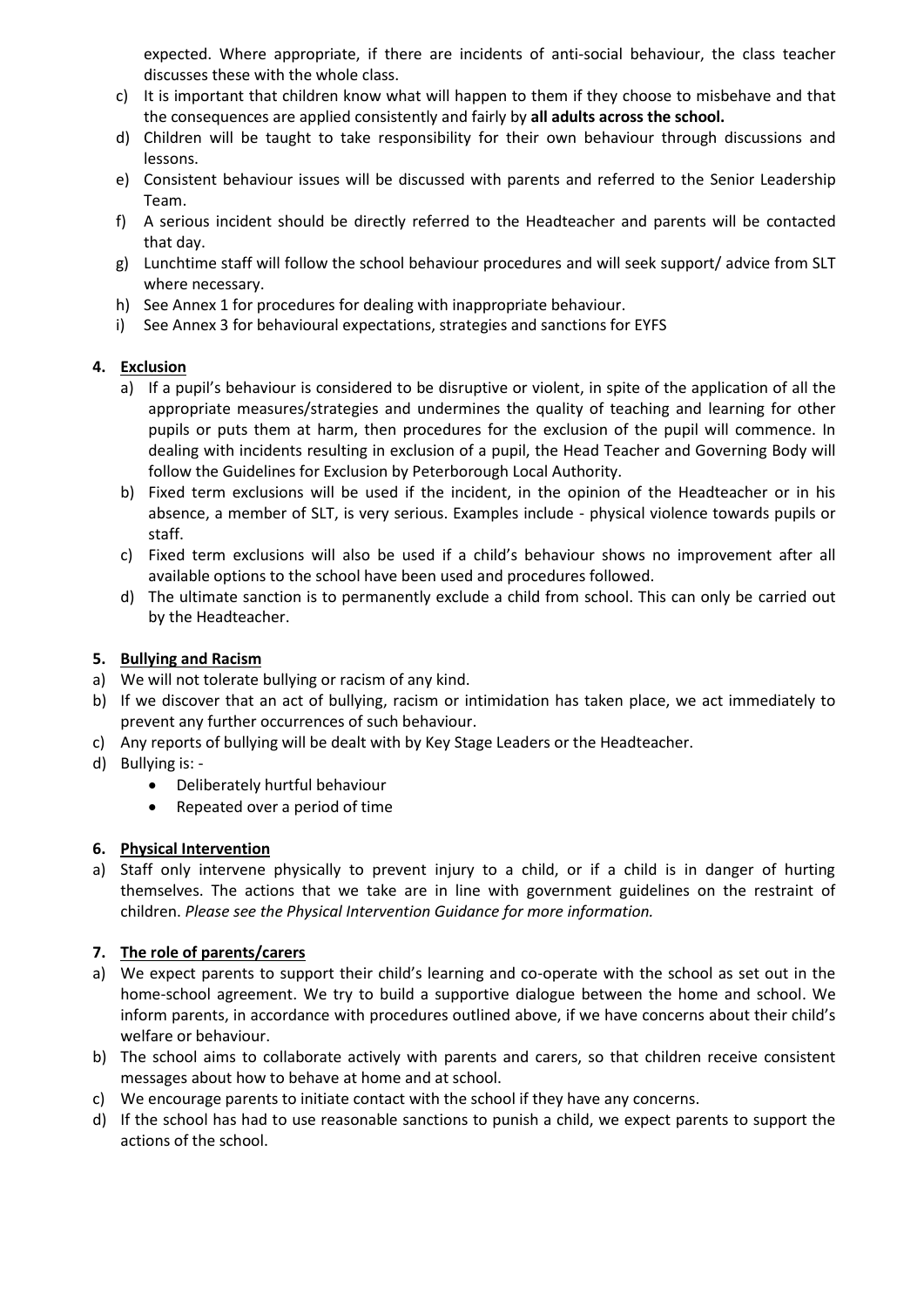e) If parents have concerns about the way their child has been treated, they should initially contact the class teacher. If the concern remains, they should contact the Headteacher. If these discussions cannot resolve the problem, a formal grievance or appeal process can be implemented.

# **8. The role of the class teacher**

- a) It is the responsibility of class teachers to ensure that the class expectations are followed in their classes and that their children behave in a responsible manner during lesson time.
- b) The class teachers in our school have high expectations of the children with regard to behaviour and they strive to ensure that all children work to the best of their ability.
- c) The class teacher treats each child fairly and uses this behaviour policy consistently. The teachers treat all children in their classes with respect and understanding.
- d) If a child demonstrates behaviours that challenge repeatedly in class, the class teacher keeps a record of all such incidents. In the first instance, the class teacher deals with incidents him/herself in the normal manner. However, if behaviours that challenge continue, the class teacher seeks help and advice from the Senior Leadership Team.
- e) The class teacher liaises with the SENCo and external agencies, as necessary, to support and guide the progress of each child if there are any concerns. Further investigation may suggest that the child has an underlying need that needs to be supported.
- f) The class teacher reports to parents and carers about the progress of each child in their class, in line with the whole-school policy. The class teacher will also contact a parent if there are concerns about the behaviour or welfare of a child.

# **9. The role of the Headteacher**

- a) It is the responsibility of the Headteacher to implement the school behaviour policy consistently throughout the school. It is also the responsibility of the Headteacher to ensure the health, safety and welfare of all children in the school.
- b) The head teacher will be made aware by the class teacher and/or SENCo of any child who needs additional support with behaviour in school. This will be discussed amongst relevant staff who will agree on the course of action/support required.
- c) The Headteacher supports the staff by implementing the policy, by setting the standards of behaviour and by supporting staff in their implementation of the policy. The Headteacher keeps records of all reported serious incidents of misbehaviour. The Headteacher has the responsibility for giving fixedterm suspensions to individual children for serious acts of misbehaviour. For repeated or very serious acts of anti-social behaviour, the Headteacher may permanently exclude a child. These actions are taken only after the school governors have been notified.
- d) If the Headteacher excludes a pupil, parents must be immediately informed, giving reasons for the exclusion. At the same time, the Headteacher makes it clear to parents that they can, if they wish, appeal against the decision to the Governing Body.
- e) The Headteacher informs the LA and the Governing Body about any permanent exclusion and about any fixed term exclusions beyond 5 days.

# **10. The role of the Governors**

- a) The Governing Body has the responsibility of approving these general guidelines on standards of behaviour, and reviewing their effectiveness.
- b) The Governing Body itself cannot exclude a pupil or extend the exclusion period made by the Headteacher.
- c) The Governing Body will convene a discipline committee which will consider any appeals on behalf of the Governing Body. If they have to consider an appeal against an exclusion they should consider the circumstances in which the pupil was excluded and any representation by parents and the MAT.
- d) If the governors' appeal panel decide that a pupil should be reinstated, the Headteacher will comply will this ruling.
- e) It is the responsibility of the Governing Body to monitor the rate of exclusions, and to ensure the school policy is administered fairly and consistently.

# **11. Recordkeeping**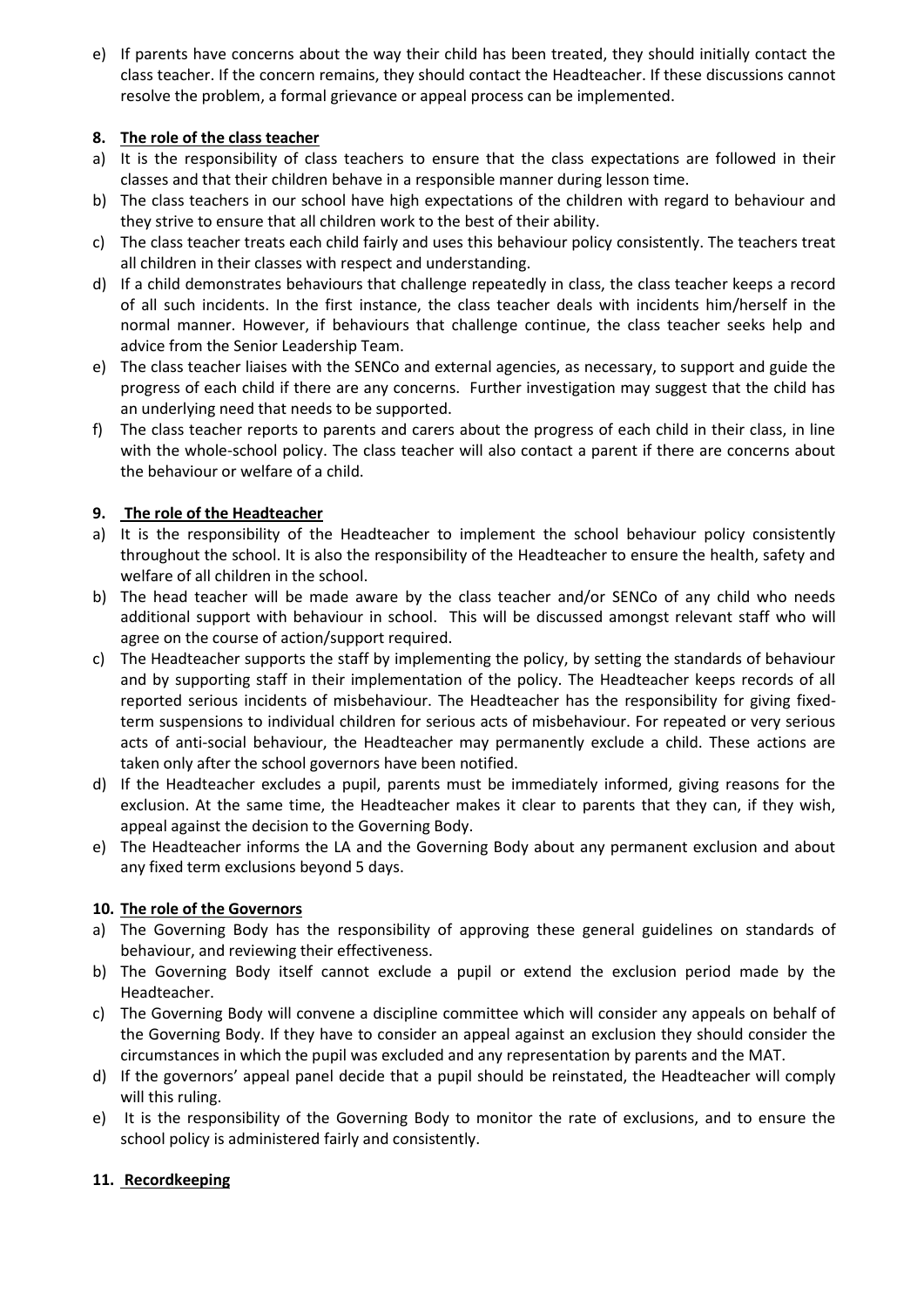- a) The school keeps a variety of records concerning incidents of unexpected behaviour, including class behaviour records, whole school behaviour incidents and discussions held with parents.
- b) The Headteacher keeps a record of any child who is suspended for a fixed-term, or who is permanently excluded.
- c) It is the responsibility of the Governing Body to monitor the rate of suspensions and exclusions and to ensure that the school policy is administered fairly and consistently.

#### **12. Review**

a) SLT will review this policy termly and inform the Governing Body.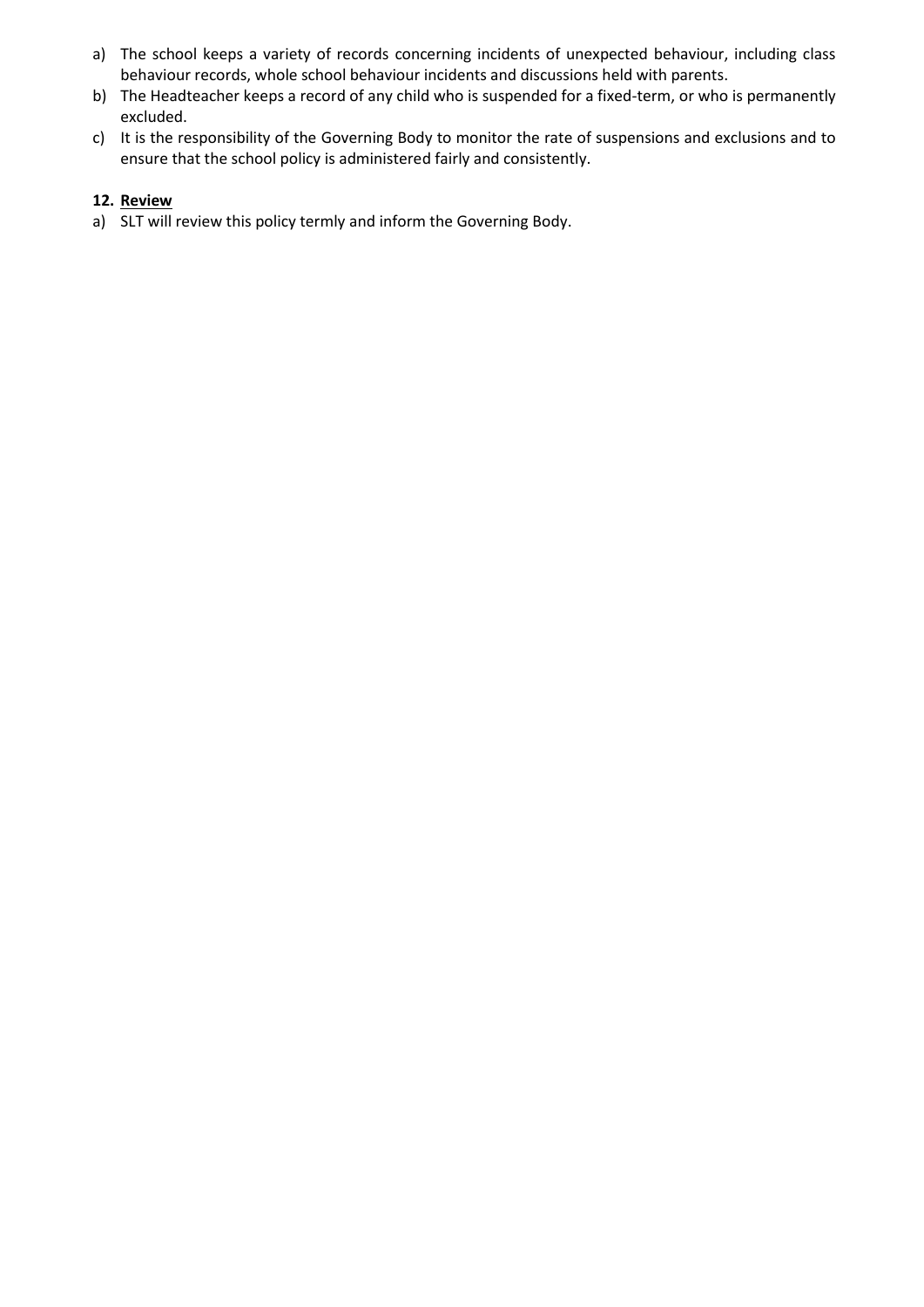| ANNEX 1 - Procedure for dealing with behaviours that challenge |
|----------------------------------------------------------------|
|----------------------------------------------------------------|

| <b>Stage</b>            | <b>Behaviour</b>                                                                    | Action(s)                                                                                                 |
|-------------------------|-------------------------------------------------------------------------------------|-----------------------------------------------------------------------------------------------------------|
| $\mathbf{1}$            | The child is brought to the attention of the                                        | Spoken to by the class teacher with an explanation                                                        |
|                         | class teacher due to behaviours that                                                | as to why the behaviour they have demonstrated                                                            |
|                         | challenge.                                                                          | is not acceptable. The child is reminded that if the                                                      |
|                         |                                                                                     | behaviour continues it will be recorded on the                                                            |
|                         |                                                                                     | class behaviour chart                                                                                     |
| $\overline{2}$          | child<br>The<br>continues<br>demonstrate<br>to                                      | Spoken to by the class teacher with an explanation                                                        |
|                         | behaviours that challenge.                                                          | as to why the behaviour they have demonstrated                                                            |
|                         |                                                                                     | is not acceptable. A record of this discussion is                                                         |
|                         |                                                                                     | kept by the class teacher (weekly behaviour chart).                                                       |
|                         |                                                                                     |                                                                                                           |
| 3                       | child<br>The<br>continues<br>demonstrate<br>to                                      | Children may be moved to another area of the<br>classroom for the remainder of the lesson.                |
|                         | behaviours that challenge.                                                          | Where this is the case, children will spend a period                                                      |
|                         |                                                                                     | of time in the classroom, preferably with the class                                                       |
|                         |                                                                                     | teacher during playtime, engaging in a restorative                                                        |
|                         |                                                                                     | discussion/activity. A record of this will be kept                                                        |
|                         |                                                                                     | on the class behaviour chart.                                                                             |
| 4                       | Incidents<br>of<br>unacceptable<br>behaviour                                        | In exceptional circumstances, children may be                                                             |
|                         | continue                                                                            | asked to spend a short period of time outside of                                                          |
|                         |                                                                                     | the classroom with a senior member of staff.                                                              |
|                         |                                                                                     | The child will miss a period of the week's Golden                                                         |
|                         |                                                                                     | Time reward.                                                                                              |
|                         |                                                                                     |                                                                                                           |
|                         | If no behaviour improvements are made by the child, the following stages may occur: |                                                                                                           |
| 5                       |                                                                                     | behaviour<br>implemented<br>Individual<br>plan<br>in                                                      |
|                         |                                                                                     | agreement with parents/carers and the class                                                               |
|                         |                                                                                     | teacher                                                                                                   |
| 6                       |                                                                                     | Formal behaviour meeting with parents/carers and                                                          |
|                         |                                                                                     | the Headteacher agreeing actions to occur to<br>improvement the persistently disruptive behaviour         |
| $\overline{\mathbf{z}}$ |                                                                                     | LA/MAT behaviour support/guidance sought                                                                  |
|                         |                                                                                     |                                                                                                           |
| $8*$                    |                                                                                     | Fixed-Term exclusion in line with LA guidance                                                             |
|                         |                                                                                     |                                                                                                           |
| $9*$                    |                                                                                     | Permanent exclusion in line with LA guidance                                                              |
|                         |                                                                                     | *This may occur earlier for a severe behaviour incident e.g. physical violence against a member of staff. |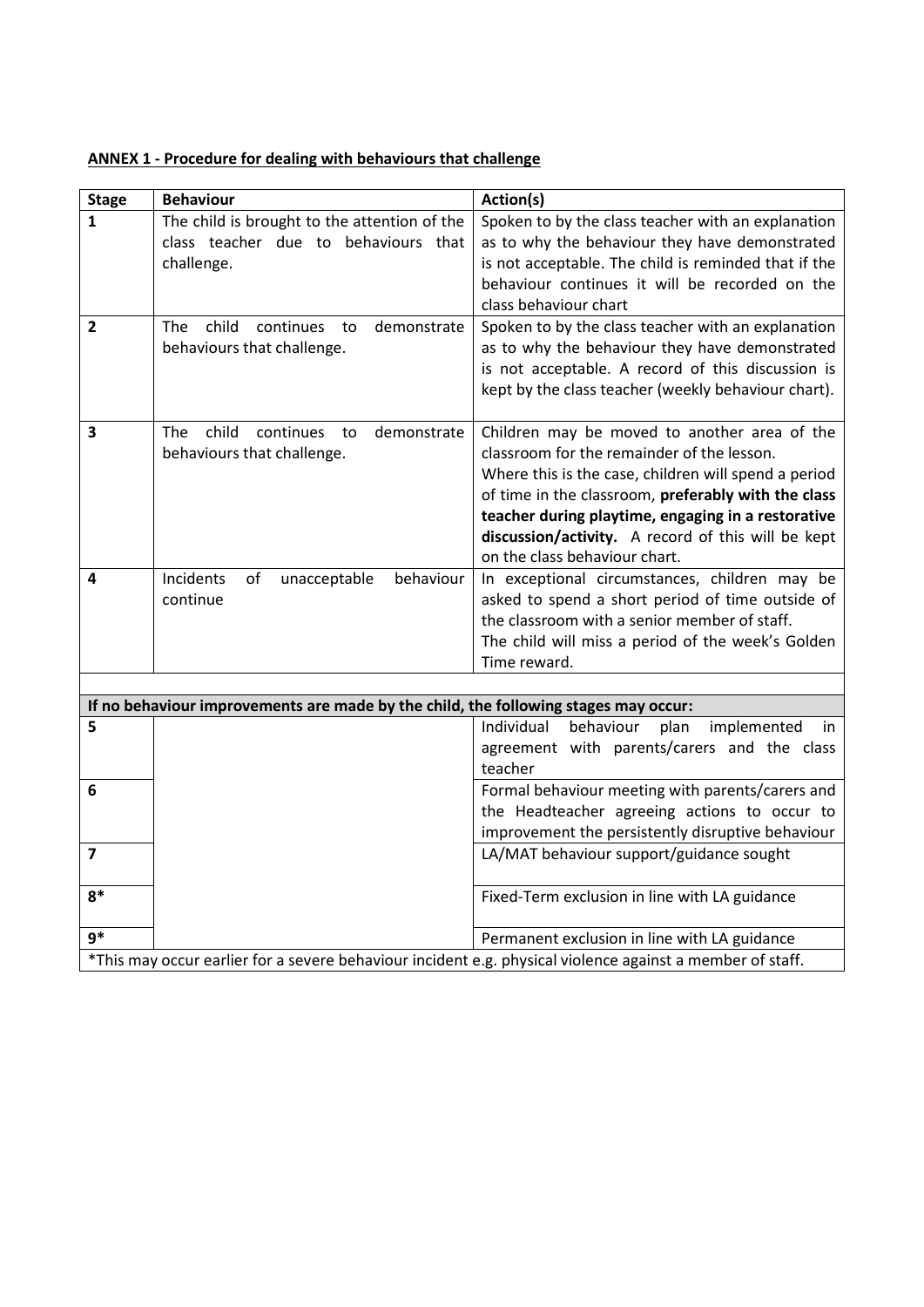#### **ANNEX 2- Positive reward system**

#### **Rewards and Incentives**

#### **All year groups**

- We will continue to have a reward system that recognises all forms of academic as well as social success. These successes will be regularly shared with children and parents. This will be achieved through the awarding of a 'Star of the Week Certificate'.
- We will have weekly 'Golden Time' for each class who will be completing their class reward charts. Golden Time will be on a Friday afternoon and will be for a maximum of 45minutes. At the beginning of each week each bubble will select a reward to work towards and collectively they will earn rewards towards achieving their 45minutes Golden Time. Golden time will be earned in groups of 15 minutes.
	- o Bronze achieved 15minutes Golden Time
	- o Silver Achieved 30minutes Golden Time
	- o Gold Achieved 45minutes Golden Time

#### **Awards can be given to an individual for demonstrating the following:**

- **•** Forgiveness
- Perseverance
- Acts of kindness
- Excellent work
- Sharing
- Homework
- Cheerful attitude
- Effort
- Dealing with a problem patiently, etc.
- Use of good manners/ politeness
- Teamwork

#### **House Points**

House points will be awarded to children also seen to be displaying the above qualities and attitudes. The children will be awarded certificates from the head teacher and house points will be totalled to form a winning house each term. The winning house will then receive a treat.

#### **Weekly Politeness Award**

Each week one member of each class will be presented with a politeness gold star during Celebration Assembly. This will be awarded for consistent good manners and politeness towards children and adults across the school. Staff will jointly agree on the recipients of the weekly gold stars.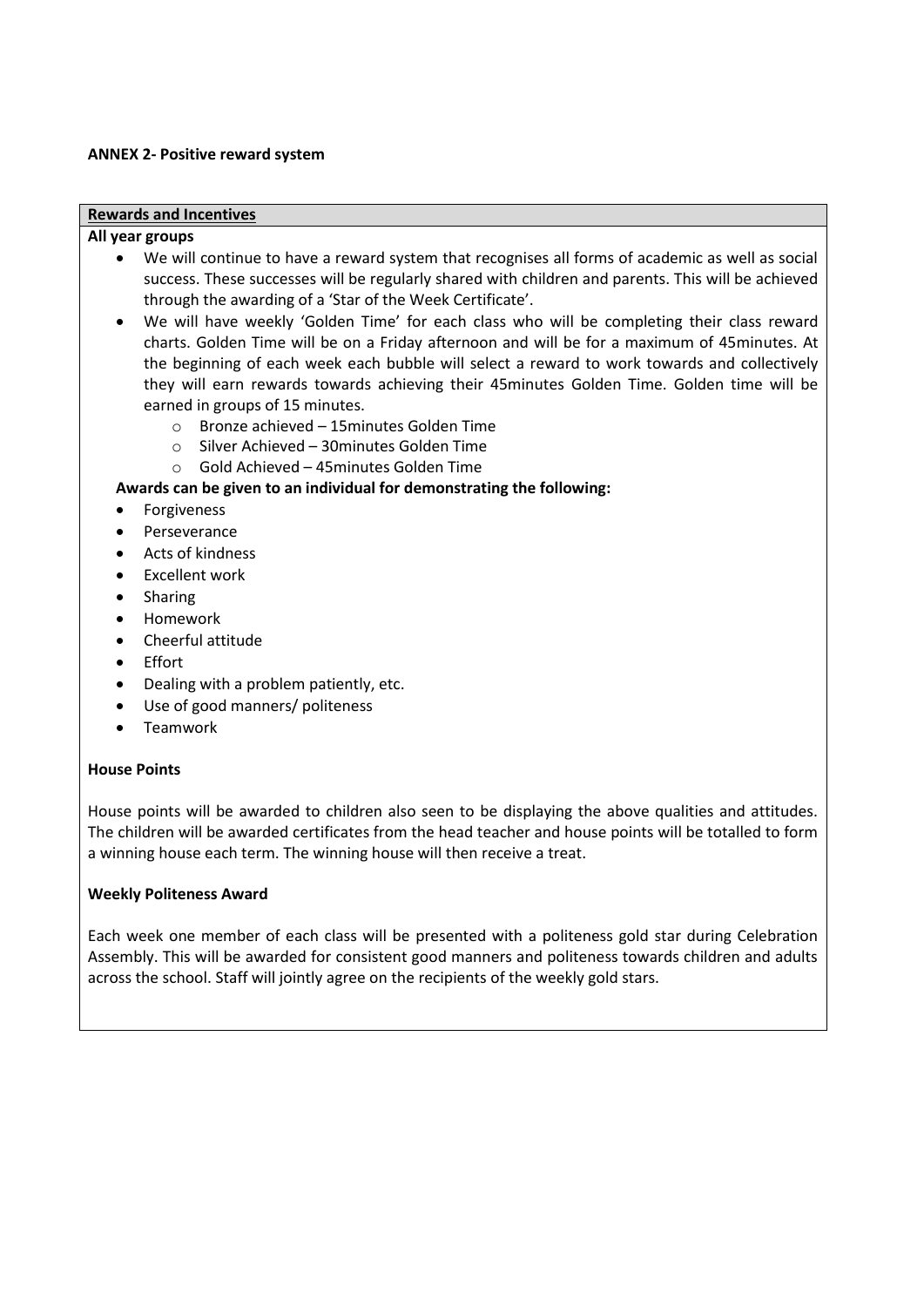# **Annex 3: behavioural expectations, strategies and sanctions for EYFS**

#### **Expectations and Strategies**

a) Staff will praise and reward positive behaviour, using a range of both verbal and visual strategies such as:

- Praise and encouragement;
- Giving children responsibilities;
- Celebrating WOW moments;

• Visual behaviour chart displayed inside the class: all pupils starting on the rainbow, they could move to the sunshine to celebrate positive behaviour.

- Sharing successes with Parents/Carers: at home time, assemblies, parents' meetings.
- Use of stickers, high fives, thumbs up, star of the week certificates, house points.

b) Adults will model positive behaviour.

d) The curriculum includes teaching routines for certain activities where children can work together and help and support one another e.g. story time, prayer time, meal times, tidying up, getting ready to go out, sharing toys etc.

Stories, songs and props will be used as a strategy for encouraging / supporting positive behaviour (e.g. 'Tidy up time' song, bells, timers). Staff will prompt children to follow expectations where necessary and work towards gradually reducing such prompts

e)Staff will review provision if there are repeated behaviour issues e.g. Is the learning environment engaging and motivate for all pupils? Are we considering children's interest? Are there enough resources so that children can share fairly?

# **Sanctions**

We have agreed sanctions for children if inappropriate behaviour is ongoing.

EYFS practitioners will always emphasise to the children that they disapprove of the behaviour not the child.

Children will always be encouraged to comfort and make amends (e.g. asked to get a tissue for tears, give it a rub, give a comforting cuddle if their behaviour has hurt another person).

Children will be encouraged to think about how they can resolve their behaviour, as appropriate to their stage of development. The sanctions we use in Reception class are outlined below:

a. Removal from the group or activity if behaviour is disrupting other children or threatening their safety;

b. After receiving an initial warning, if inappropriate behaviour is repeated children will be given a short time out in a 'thinking area' during 4 to 5 minutes to help children relate their behaviour to sanctions. We believe sanctions for our young children must be immediate and relatively short.

c. Sanctions are only appropriate as a last resort and the children should be given a clear understanding of the sanctions that may happen if they continue with the behaviour.

Visual pictures will be display on the classroom to make children aware of expectations of behaviour. Rainbow picture- all pupils starting point

Sunshine- positive behaviour has been seen

Thinking cloud- children to think about their behaviour and then they will be moved back to the rainbow after repairing inappropriate behaviour.